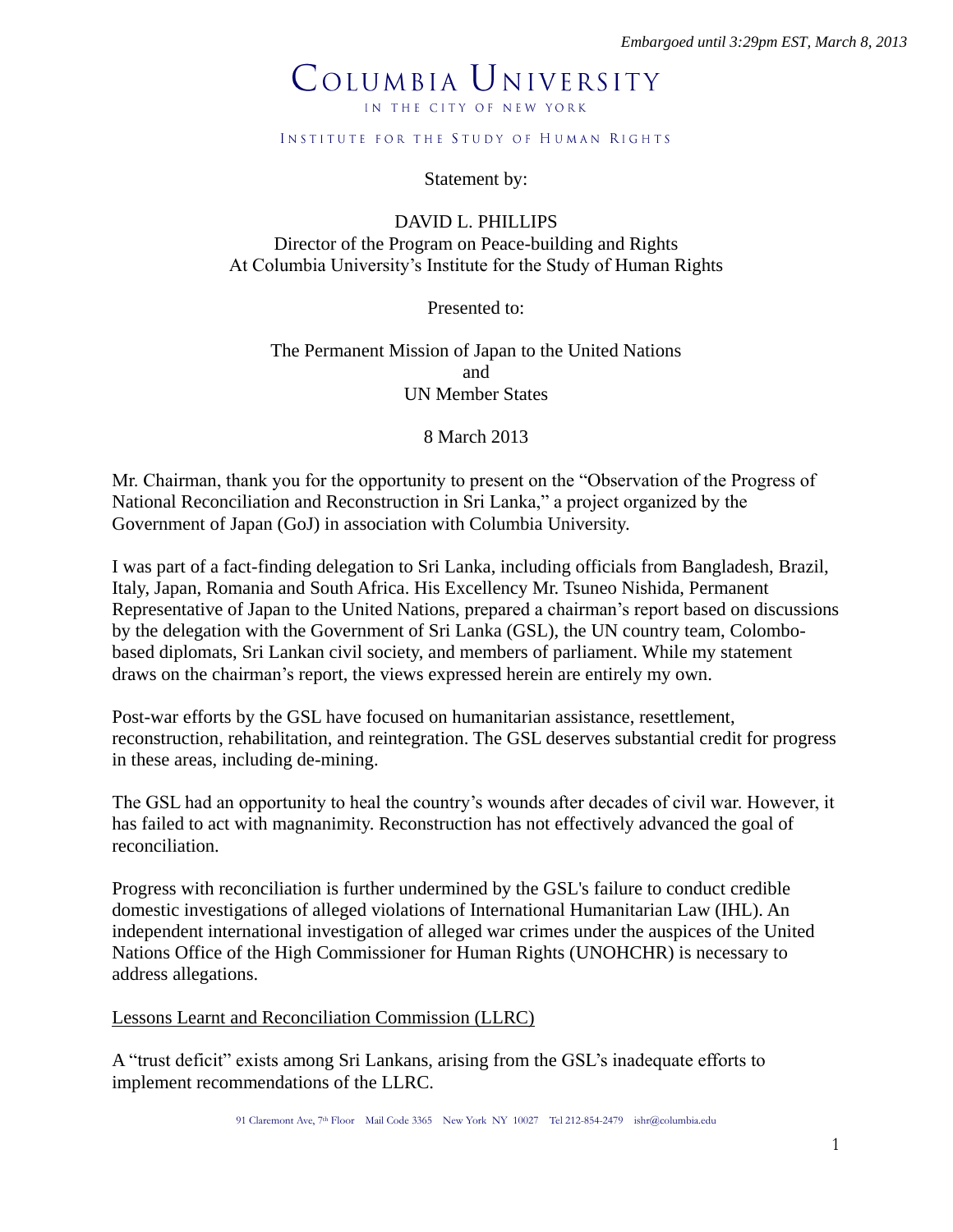The LLRC final report (16 December 2011) noted, "The clear need to heal the wounds of the past and to make recommendations to reconcile the nation by recognizing all victims of conflict, providing redress to them, thereby promoting national unity, peace, and harmony." The GSL approved a National Action Plan (NAP) on 26 July 2012. However, the NAP omits many LLRC recommendations.

- The criteria and process for deciding which recommendations would be included in the NAP have not been explained.
- In some instances, the GSL is proceeding on the basis that it has completed tasks which in fact are ongoing. These include investigating illegal armed groups, rehabilitating child combatants, and prosecuting those accused of conscripting children.
- In important cases, the NAP takes a passive approach. For example, in response to LLRC recommendation for domestic legislation to criminalize enforced or involuntary disappearance, the NAP suggests studying the need for such legislation. In response to the LLRC recommendation on legislation concerning the right to information, the NAP states: "The Cabinet will decide the suitable time frame for drafting legislation."
- The NAP assigns some issues to bodies such as the Parliamentary Select Committee (PSC) and the Land Commission, neither of which has been established. Devolution and power-sharing, decentralizing police powers, judicial review of legislation, and the recommendation to sing the national anthem in both languages have been assigned to the PSC. In total, eight items (9.150, 9.152, 9.214, 9.215, 9.228, 9.236, 9.237, and 9.277) have been referred to the PSC. Nine items (9.126, 9.128, 9.129, 9.131, 9.132, 9.133, 9.134, 9.135 and 9.136) have been referred to the Land Commission.
- The LLRC recommends investigations of alleged violations of IHL, including incidents of attacks on civilians (9.9 and 9.37a), disappearances of persons after they surrendered or were arrested (9.23), and the credibility of the Channel 4 video that showed summary execution of civilians (9.39). Rather than provide for an independent mechanism to implement accountability recommendations of the LLRC, the NAP redefines those initiatives as "ongoing" internal investigations, assigning them to the Ministry of Defence (MoD).

## Summary Detention

The Emergency Act was lifted in August 2011, but similar powers of summary detention are authorized under the Prevention of Terrorism Act (PTA). The allowable period for administrative detention prior to seeing a magistrate was recently extended from 24 to 48 hours, and persons can be held for up to 30 days with unlimited extensions.

## Demilitarization

The GSL lifted state of emergency provisions on 30 August 2011. However, high security zones still function in the Jaffna district. Outside of Jaffna district, many high security zones were just converted to government-held land with no effective change in status, only name. The SLA has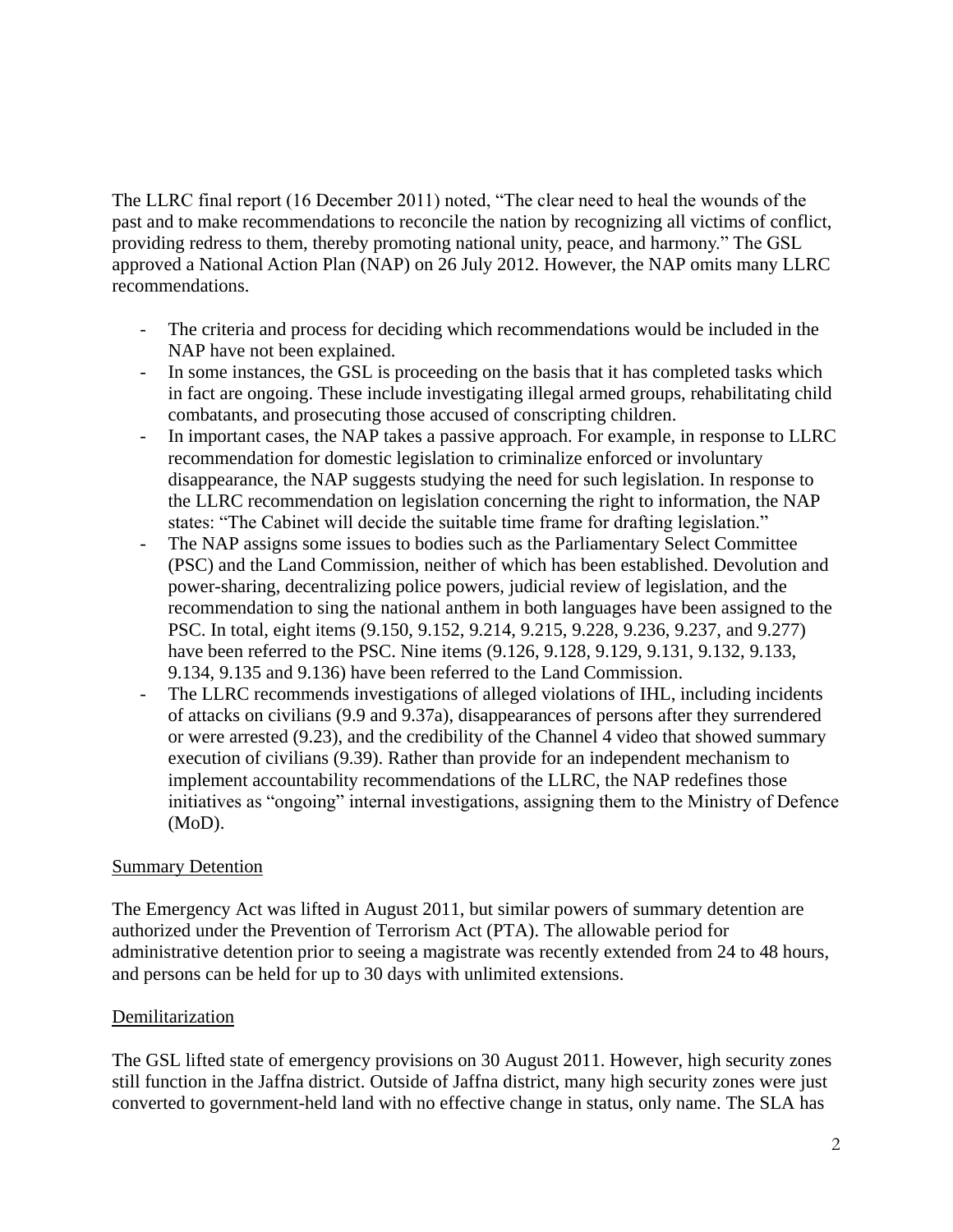recently confiscated land to build 10,000 houses in Kilinochchi. The military retains a significant presence in the north. It is extensively involved in economic activities, such as farming and fishing with the military. It provides free trucks to market, making civilian enterprises noncompetitive. Just this week, the SLA commander opened a brand new army-run shopping center in Killinochchi. The MoD also controls the NGO and INGO registration process, performing tasks suited for a civilian authority.

# Land Claims

Land claims and property restitution in the North and East are complicated by lost and multiple title documents issued by both the GSL and LTTE. The NAP for LLRC implementation recommends the establishment of a Fourth Land Commission to address issues related to property rights (within 24 months). The Commission has been established, but not implemented.

# Political Dialogue

The LLRC recommends "Finding a Political Solution" (9.185); "Establishing a Power-Sharing Mechanism" (9.235); and "Making General Progress on Devolution" (9.236). Effected stakeholders, including the Tamil National Alliance (TNA), seek expanded powers for local government, including police powers, and fiscal decentralization. It also seeks greater minority and cultural rights, including expanded use of the Tamil language in local administration. Property rights are also a priority for the TNA. The GSL and the TNA started talks in January 2011. Over 12 months, 18 meetings have been held. The TNA tabled a number of detailed and specific proposals, to which the GSL did not respond. Government representatives did not attend the last 3 scheduled meetings. The last round was in February 2011. Political dialogue is stalled.

## Local Elections

Local elections still have not been held in the Northern Province. Though they are proposed for September 2013, delays in holding local elections have further undermined confidence.

## Governance

Other democracy challenges include impeachment of the Chief Justice Shirani Bandaranayake. Serious restrictions exist on freedom of expression. More than 600 journalists have been killed for exposing abuses of power, crimes, and human rights violations in the past 20 years. Since 2007, 27 journalists have fled the country; only 3 have returned. Websites are blocked. Freedom of association is restricted. The problem is ongoing, with protesters prohibited from leaving Vavuniya just this week. I was told by a leading civil society group in Jaffna that they were threatened when invited to meet our delegation. Civil society all over the island is facing increased threats.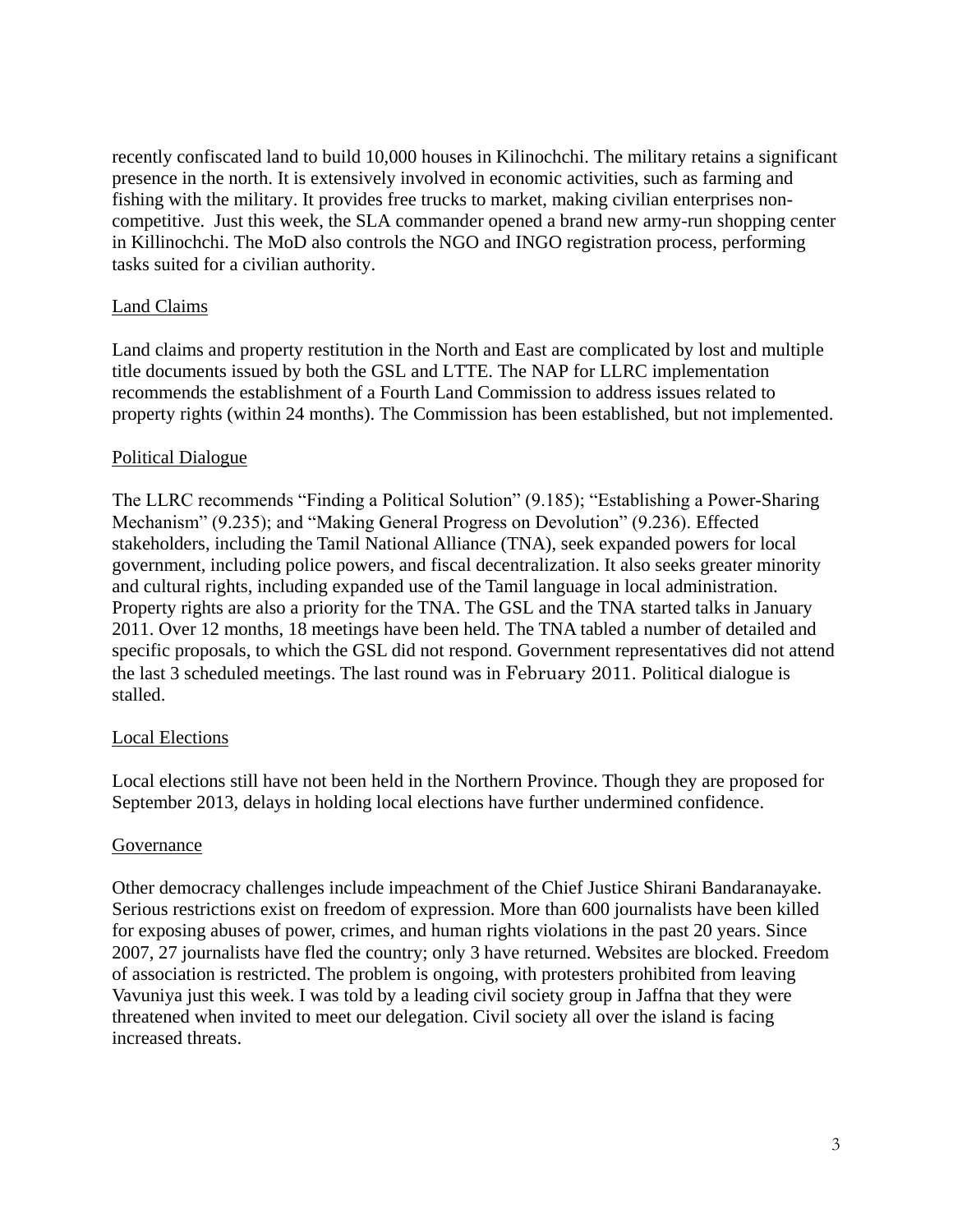# **Accountability**

The LLRC report includes recommendations on accountability, including:

- Investigation(s) into reported Deliberate Attacks in Civilians (.9.37a)
- Investigation(s) into alleged Abductions and Enforced Disappearances (9.46)
- Establishment of a Special Investigation Commission (9.51)
- Issuance of Death Certificates (9.52)
- Legal Aid and Financial as well as Mental Assistance for the families of missing persons (9.58)
- Make Available Access of a Database of Detainees to Next of Kin (9.63)
- Access to Detainees (9.65)

The SLA and Navy have appointed Boards of Inquiry to study alleged violations and consider the relevant LLRC recommendations. In January 2012, the SLA created a 5-person court of inquiry headed by a Major General to investigate violations of IHL and International Human Rights Law (IHRL). As prescribed in the NAP, the court is charged with referring cases to the Attorney General (AG) for prosecution within 24 months. To date, no cases have been referred to the AG.

Last year's resolution on Sri Lanka at the UN Human Rights Council (UNHRC) suggested that the GSL take genuine steps on accountability. However, no genuine steps have been taken, as recognized in many independent reports, most recently by the Office of the High Commissioner for Human Rights (OHCHR). In addition, the GSL rejected 100 recommendations, many of them pertaining to accountability, during the November 2012 Universal Periodic Review (UPR) hearings at the UNHRC. The MoD has completed two reports related to alleged war crimes. One focused on the LLRC recommendations and the other on claims that the SLA was responsible for civilian casualties at the end of the war. The first report was publicly released (15 February 2015). It dismisses suggestions of SLA involvement in disappearances, detentions and other human rights violations, calling these accusations a conspiracy of the LTTE and the West. The second report purportedly exonerates the SLA from responsibility for civilian deaths at the end of the war.

Investigation by the MoD of its armed forces casts doubt on the objectivity of investigations, highlighting the need for an impartial independent inquiry. In light of the GSL's failure to conduct credible domestic investigations, an independent international investigation of alleged war crimes under the auspices of the United Nations Office of the High Commissioner for Human Rights (UNOHCHR) is necessary to address allegations.

# Conclusion

Sri Lanka is more polarized now as a society than at any time since the end of the war in 2009. The war is over, but conflict is ongoing. The GSL can do more to convey a "message of care"- the intention to create a new, better, more inclusive and compassionate society-- which would also go a long way to addressing the root causes of conflict.